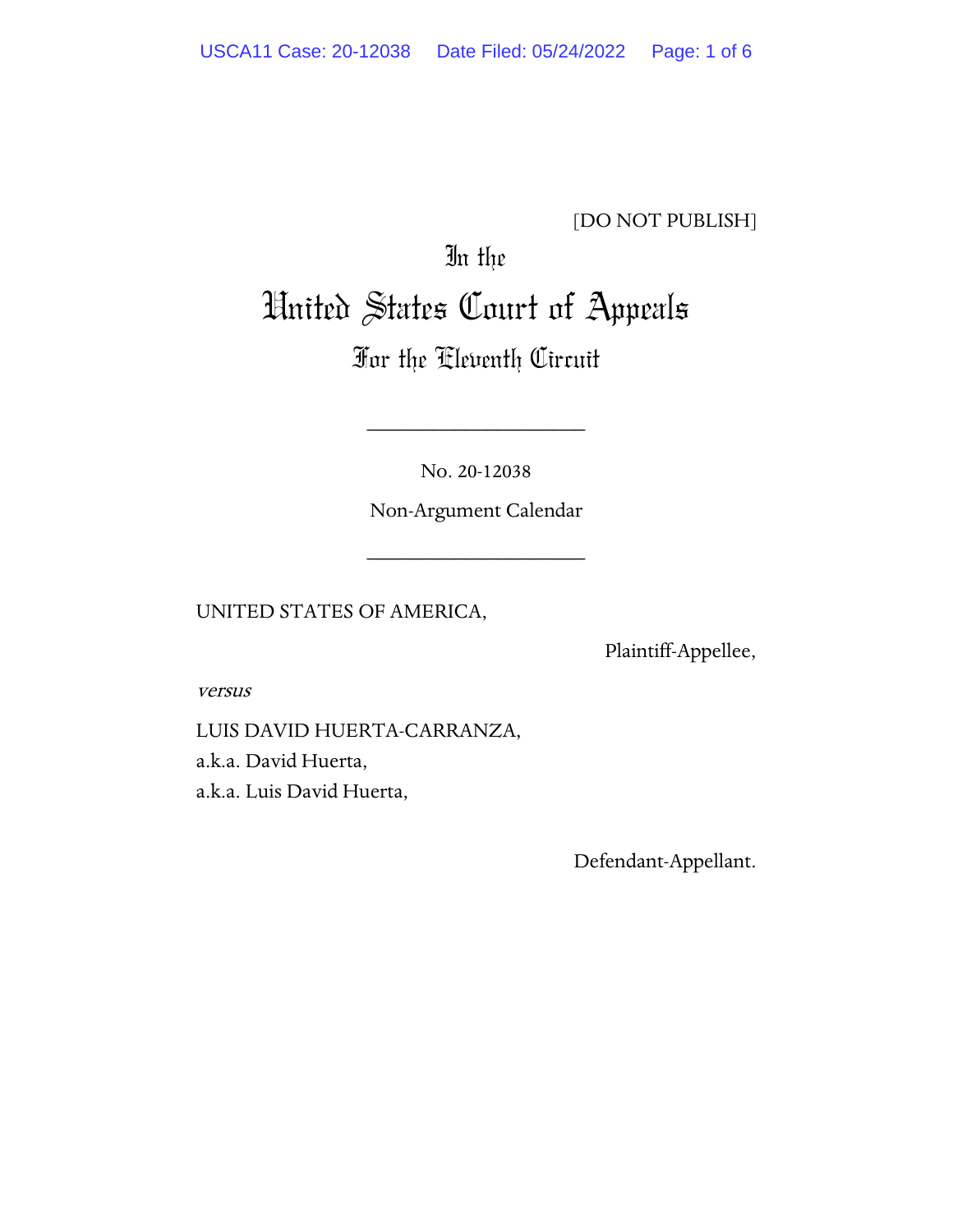2 Opinion of the Court 20-12038

\_\_\_\_\_\_\_\_\_\_\_\_\_\_\_\_\_\_\_\_

Appeal from the United States District Court for the Middle District of Florida D.C. Docket No. 8:19-cr-00597-RAL-AAS-1

\_\_\_\_\_\_\_\_\_\_\_\_\_\_\_\_\_\_\_\_

Before WILSON, BRANCH, and ANDERSON, Circuit Judges.

PER CURIAM:

Luis Huerta-Carranza, a native and citizen of Mexico, appeals from his conviction and sentence for being found illegally in the United States after being convicted of a felony and previously deported, in violation of 8 U.S.C.  $\delta$  1326(a) and (b). He argues that the district court erred in denying his motion to dismiss the indictment because the immigration judge ("IJ") lacked jurisdiction in his original removal proceeding based on a defective notice to appear ("NTA"), under Pereira v. Sessions, 138 S. Ct. 2105 (2018), and Niz-Chavez v. Garland, 141 S. Ct. 1474 (2021). He also argues that U.S.S.G.  $\S 2L1.2(b)(1)(A)$  and  $(3)(C)$  are unconstitutional and violate the Fifth Amendment's due process and equal protection clauses. However, he concedes that our precedent forecloses both of his claims, and he seeks to simply preserve them for further review. Accordingly, we affirm.

#### I. Background

Huerta-Carranza entered the United States illegally from Mexico in the 1990s. In 2001, authorities served Huerta-Carranza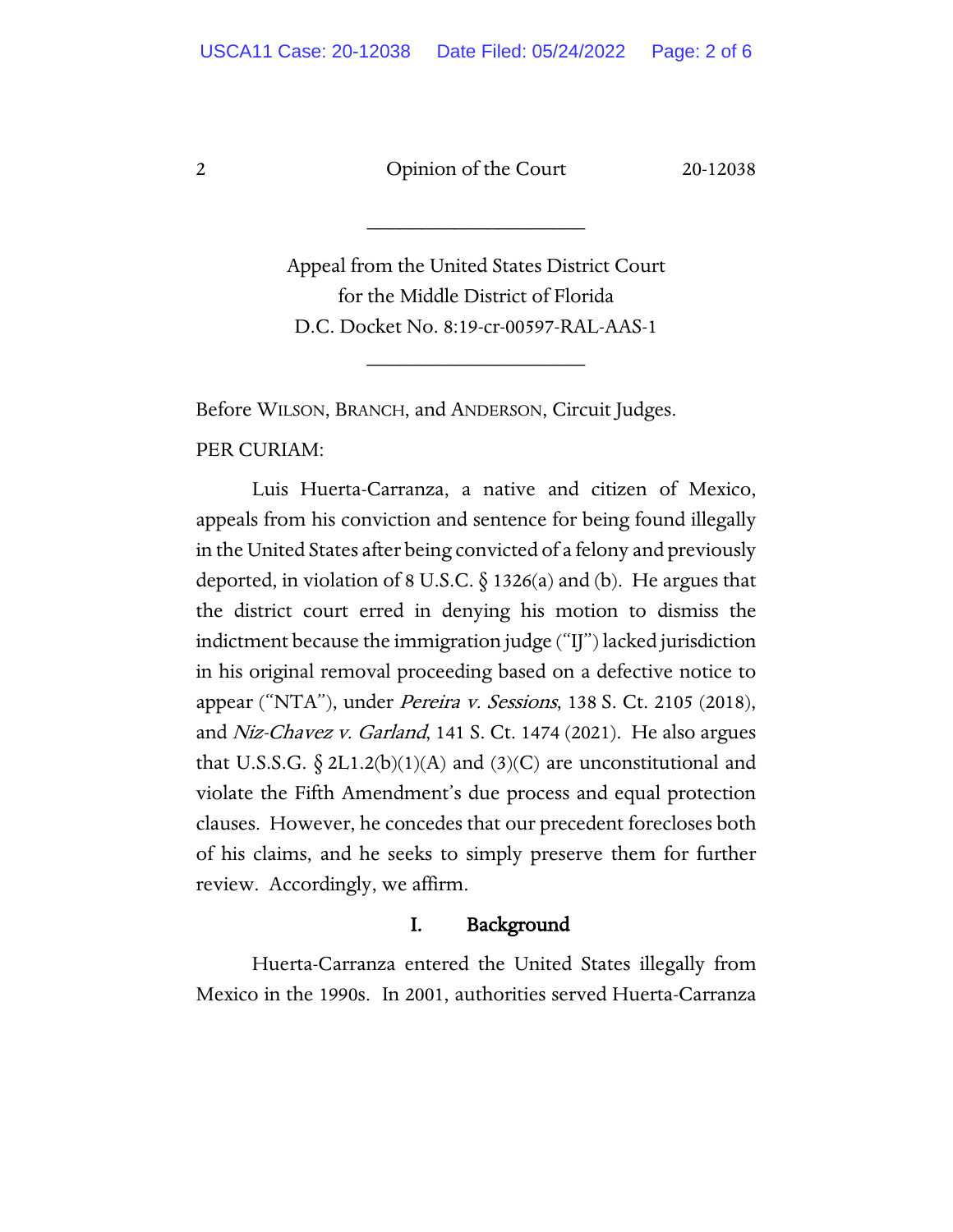#### 20-12038 Opinion of the Court 3

with a NTA charging him as removable for being present in the United States without being admitted or paroled. The NTA indicated that he should appear before an IJ at a date and time to be determined. A subsequent notice provided him with the date, place, and time of his removal hearing. The IJ subsequently ordered him removed to Mexico, and he was removed in June 2001. At some point thereafter he reentered the United States illegally and was arrested several times for various offenses between 2004 and 2013. In 2013, he was charged and convicted of illegal reentry and again removed from the United Statesin January 2014. He reentered again and was once again charged and convicted of illegal reentry and after serving his sentence was again removed to Mexico in 2017. Later, in July 2019, he again illegally entered, his prior removal order was reinstated, and he was removed that same month. Later in 2019, he reentered again and was charged in the present case with illegal reentry after having sustained a felony conviction and being removed.

Huerta-Carranza filed a motion to dismiss the indictment, arguing that the IJ lacked jurisdiction over his original 2001 removal proceedings because his NTA was defective under Pereira, in which the Supreme Court held that a notice to appear that does not specify the time and place of the initial removal proceeding does not qualify as a "notice to appear under [8 U.S.C.] 1229(a)" and therefore does not trigger the stop-time rule for purposes of cancellation of removal. 138 S. Ct. at 2110, 2115. However, he conceded that in *Perez-Sanchez v. U.S. Att'y Gen.*,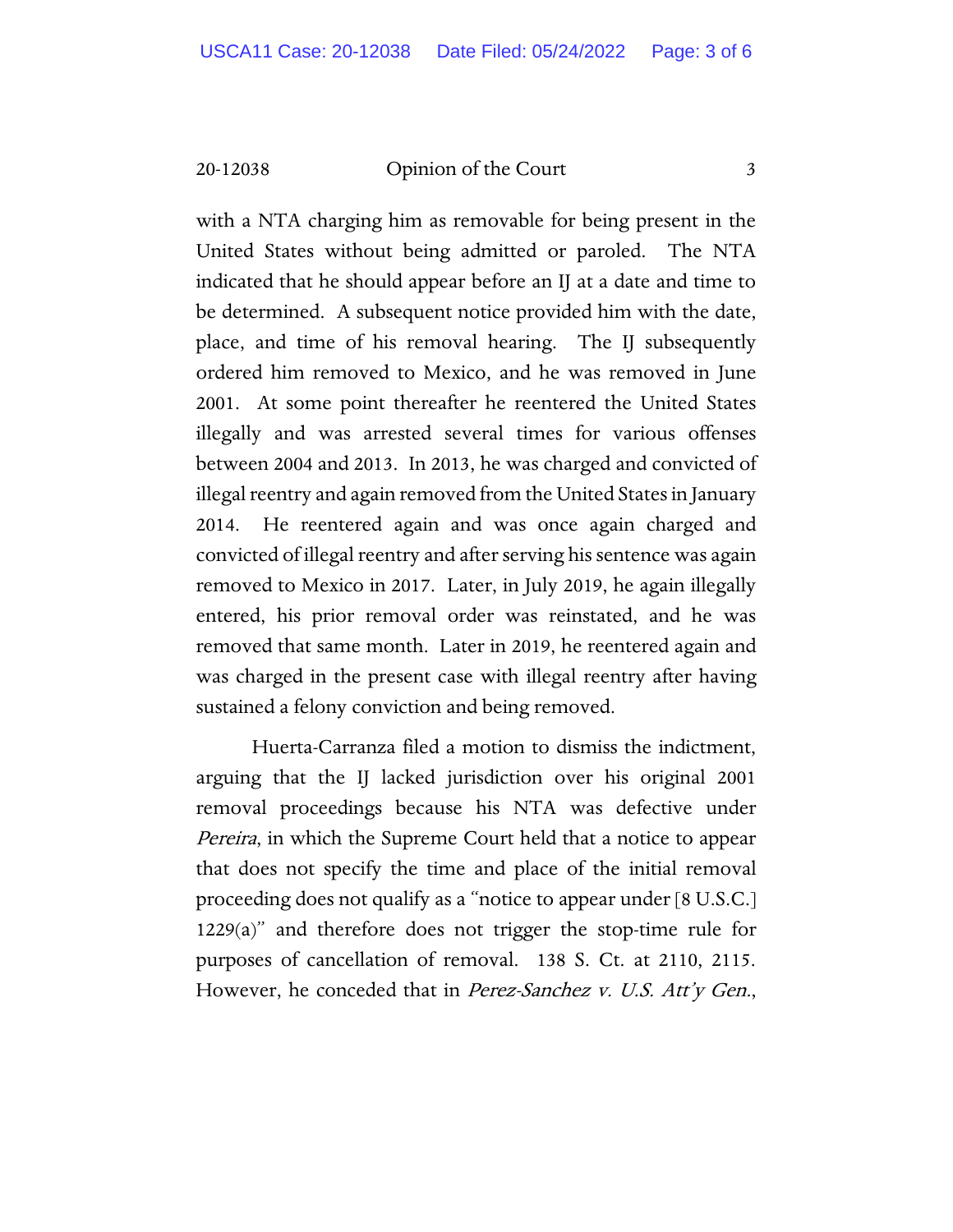4 Opinion of the Court 20-12038

935 F.3d 1148, 1154–56 (11th Cir. 2019), we held that the failure to include the date, time, and place of an alien's removal hearing in a NTA did not deprive the IJ of jurisdiction over the proceedings. The district court entered an endorsed order denying the motion to dismiss, citing Perez-Sanchez.

Huerta-Carranza proceeded to a bench trial based on stipulated facts and was found guilty as charged. He renewed his motion to dismiss during the bench trial, and it was denied.

His presentence investigation report ("PSI") indicated that he received a four-level guidelines increase to the base offense level under U.S.S.G.  $\S 2L1.2(b)(1)(A)$  because he committed the instant offense after being convicted of another illegal reentry offense.[1](#page-3-0) He also received a six-level increase under U.S.S.G.  $\S 2L1.2(b)(3)(C)$ because after being deported he was convicted of a felony offense (other than illegal reentry) for which the sentence imposed exceeded one year and one month.<sup>[2](#page-3-1)</sup> His total adjusted offense level

<span id="page-3-0"></span><sup>&</sup>lt;sup>1</sup> Section 2L1.2(b)(1)(A) provides that "[i]f the defendant committed the instant offense after sustaining—(A) a conviction for a felony that is an illegal reentry offense, increase by 4 levels." U.S.S.G.  $\S 2L1.2(b)(1)(A)$ .

<span id="page-3-1"></span><sup>&</sup>lt;sup>2</sup> Section 2L1.2(b)(3)(C) provides that "[i]f, after the defendant was ordered deported or ordered removed from the United States for the first time, the defendant engaged in criminal conduct that, at any time, resulted in . . . a conviction for a felony offense (other than an illegal reentry offense), for which the sentence imposed exceeded one year and one month, increase by 6 levels." U.S.S.G.  $\S 2L1.2(b)(3)(C)$ . Huerta-Carranza's PSI indicated that he was convicted in 2005 of five felony counts related to forgery. He was sentenced to 180 days in jail followed by 2 years' probation, but his probation was later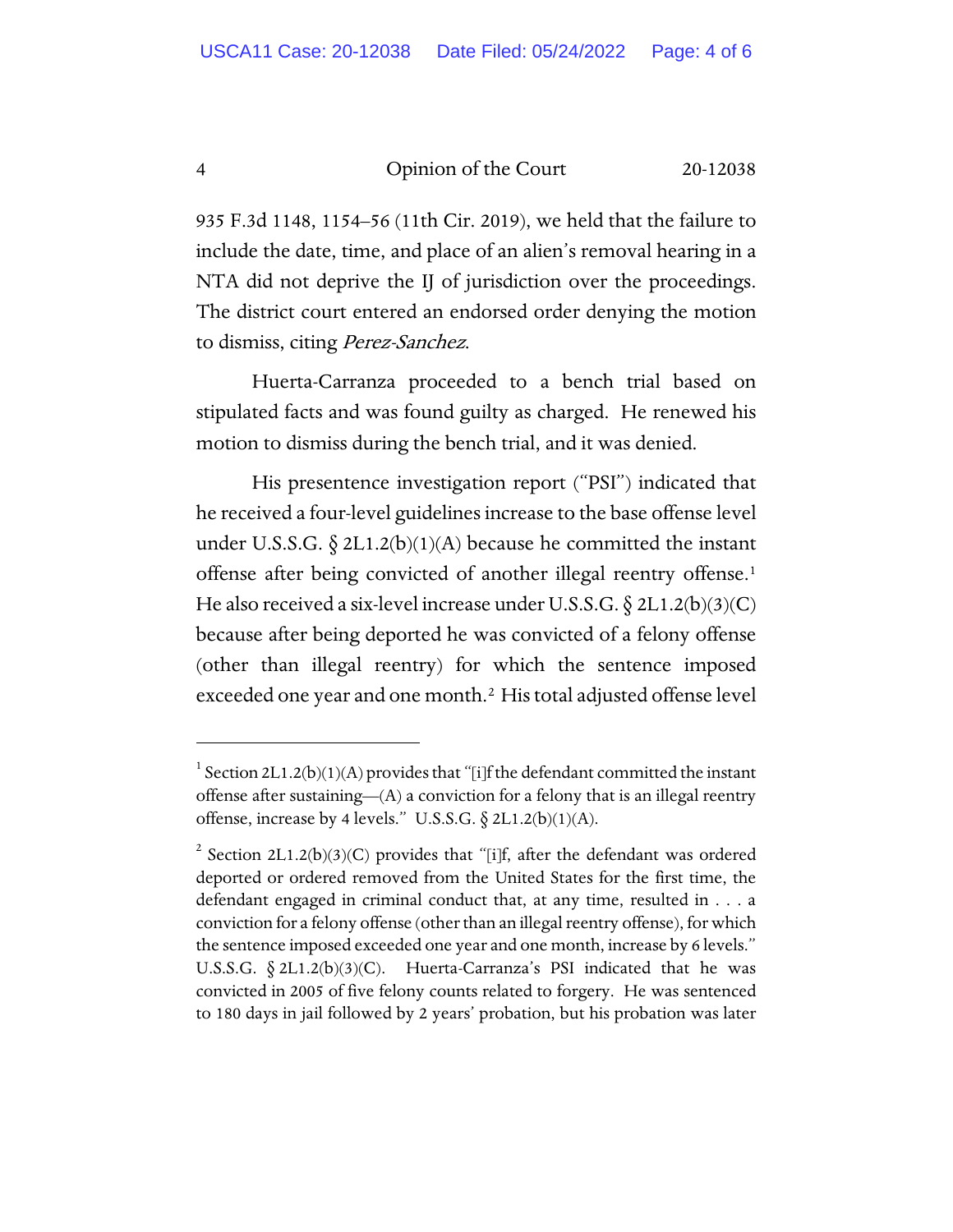20-12038 Opinion of the Court 5

of 15 and his criminal history category of V resulted in a guidelines range of 37 to 46 months' imprisonment. He objected to the offense-level enhancements under U.S.S.G.  $\S$  2L1.2(b), arguing that the guideline was unconstitutional because it resulted in double counting of his criminal history due to his status as an alien and violated his right to equal protection and due process of the law. The district court overruled his objection at sentencing as foreclosed by binding precedent. The district court sentenced him to 46 months' imprisonment. This appeal followed.

#### II. Discussion

Huerta-Carranza is correct that both of his claims are squarely foreclosed by binding precedent. Under the prior-panelprecedent rule, "a prior panel's holding is binding on all subsequent panels unless and until it is overruled or undermined to the point of abrogation by the Supreme Court or by this court sitting en banc." United States v. Archer, 531 F.3d 1347, 1352 (11th Cir. 2008).

First, we have rejected the argument that, under *Pereira*, the IJ lacks jurisdiction over removal proceedings because the NTA was defective. *Perez-Sanchez*, 935 F.3d at 1154–55. The Supreme Court's subsequent decision in  $Niz-Chavez^3$  $Niz-Chavez^3$  that 8 U.S.C.  $\S$  1229b(d)(1) and  $\S$  1229(a)(1) unambiguously require that the

revoked and he was sentenced to 9 months in jail, which when combined with his initial term of imprisonment totaled more than a year and a month.

<span id="page-4-0"></span><sup>&</sup>lt;sup>3</sup> After Huerta-Carranza filed his notice of appeal, the Supreme Court issued its decision in Niz-Chavez.